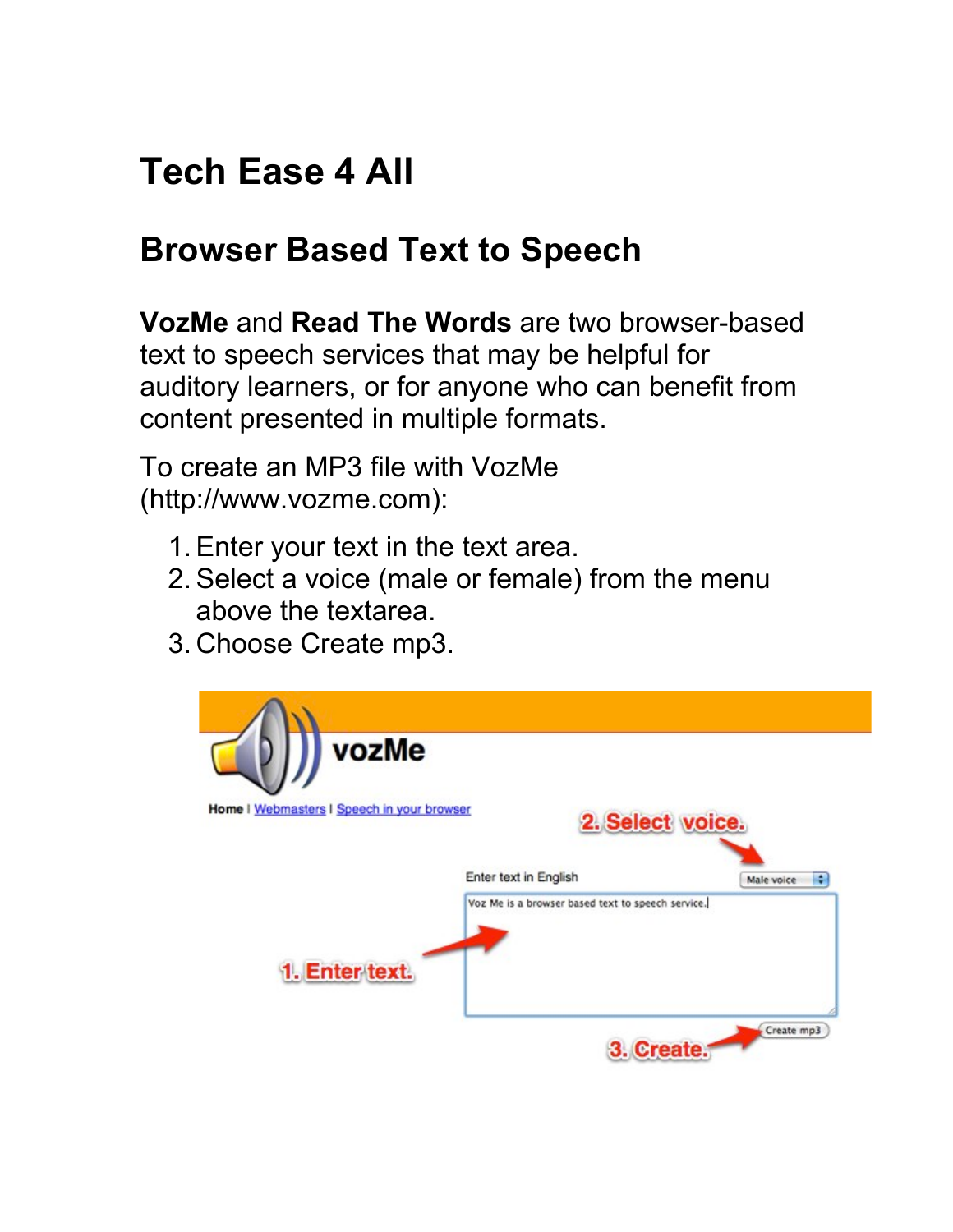4. Use the playback controls on the popup window to pause, stop, or replay the speech. To save a copy of the MP3 file to your computer, right-click the link below the playback controls and choose Save As.



 To use the text to speech service at Read the Words (http://www.readthewords.com):

- 1. Enter your text in the textarea at the top of the page.
- 2. Select your voice (male or female) from the menu below the avatar.
- 3. Choose Read. The avatar on the right side of the page will read the text you entered.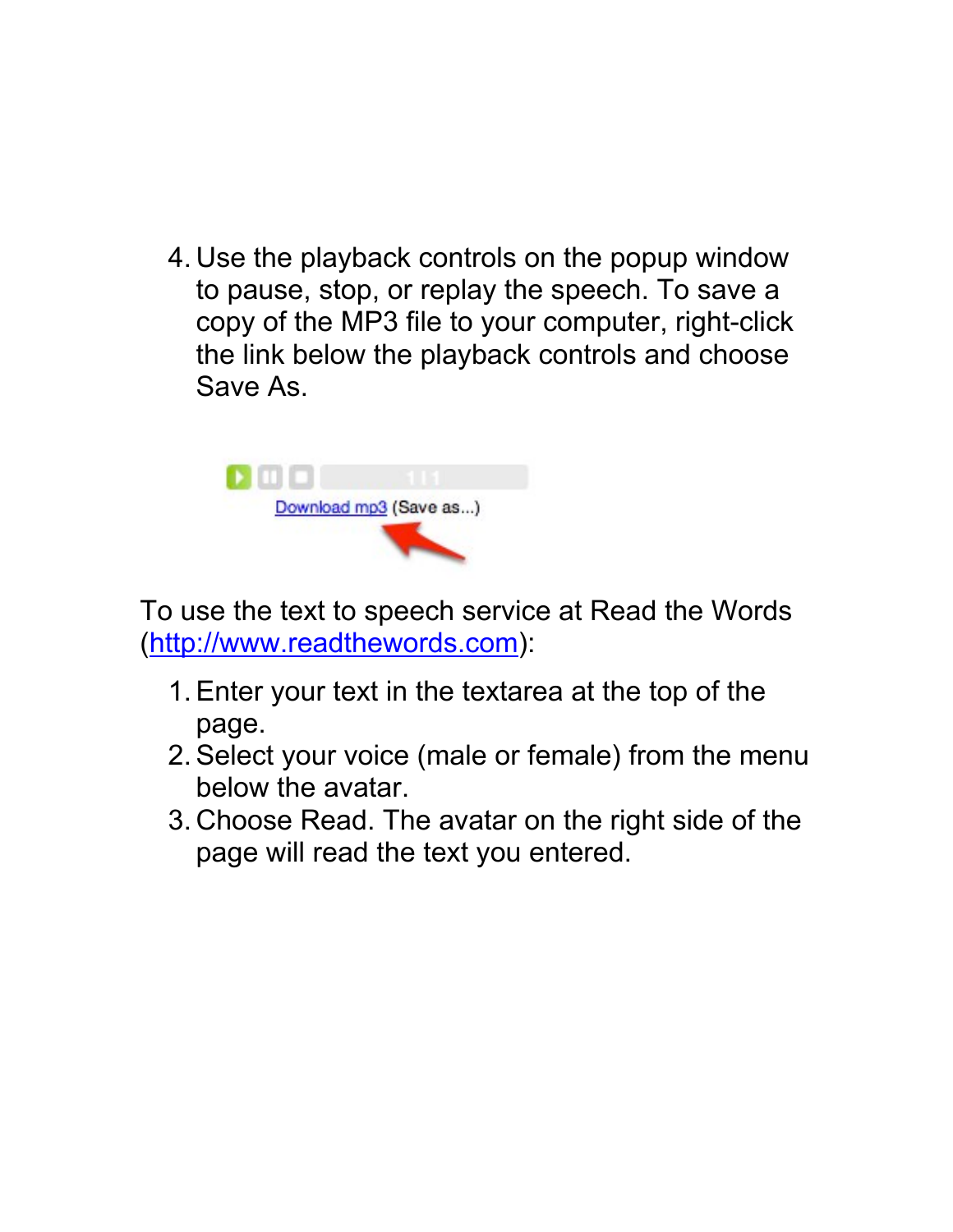

 By signing up for a free account, you will have access to additional features on the site, such as:

- • downloading an MP3 file of your recording to your computer.
- uploading a document with your text (the supported formats are .txt, .doc, .pdf, and .html).
- reading web pages or RSS feeds with the avatar.
- • customizing the appearance of the avatar.
- choosing from a longer list of voices.

To created a recording from an uploaded document:

- 1. Log into the site and choose Convert Files under Services.
- 2. Enter a name for the recording in the Save As text box.
- 3. Click on Choose File and browse to a text document on your computer, then choose Open.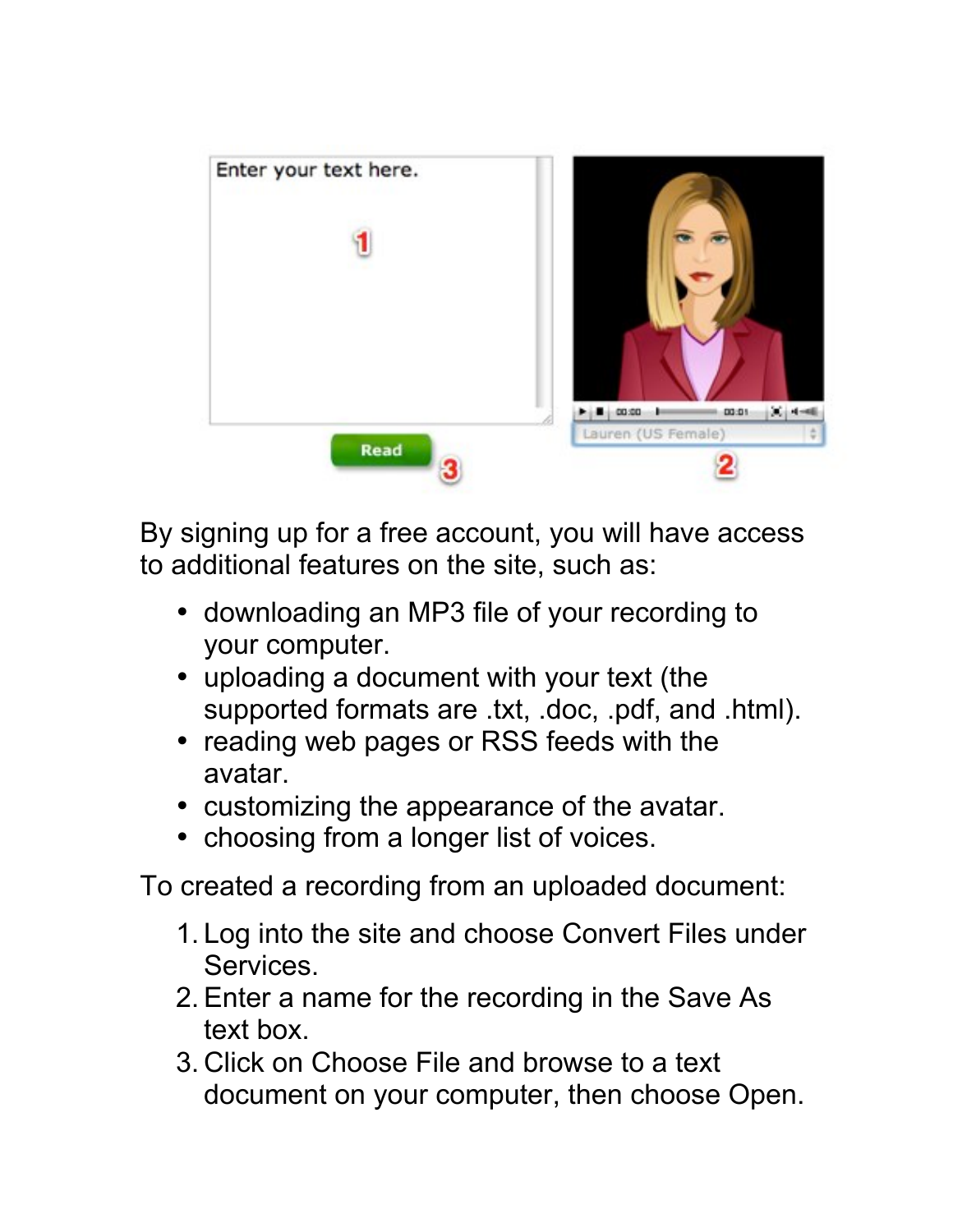- 4. Select a voice from the pulldown menu, and adjust the reader speed with the slider.
- 5. Choose Create Audio File.
- 6. On the My Library screen, scroll down to see a list of your recordings, then click the Play button next to a recording to have the avatar read it.



 The steps for recording a web page or RSS feed are very similar, but instead of selecting a file on your hard drive you will enter the URL (web address) of a web page or the Feed URL for an RSS feed. With RSS feeds, you will be able to select how many items from the feed will be included in the recording.

 Once your recording has been created, you can download it to your computer by clicking the appropriate icon (down arrow) under Downloads in your My Library page.

To share a recording on your blog or website:

 1. Click the Embed icon for the recording to be shared.